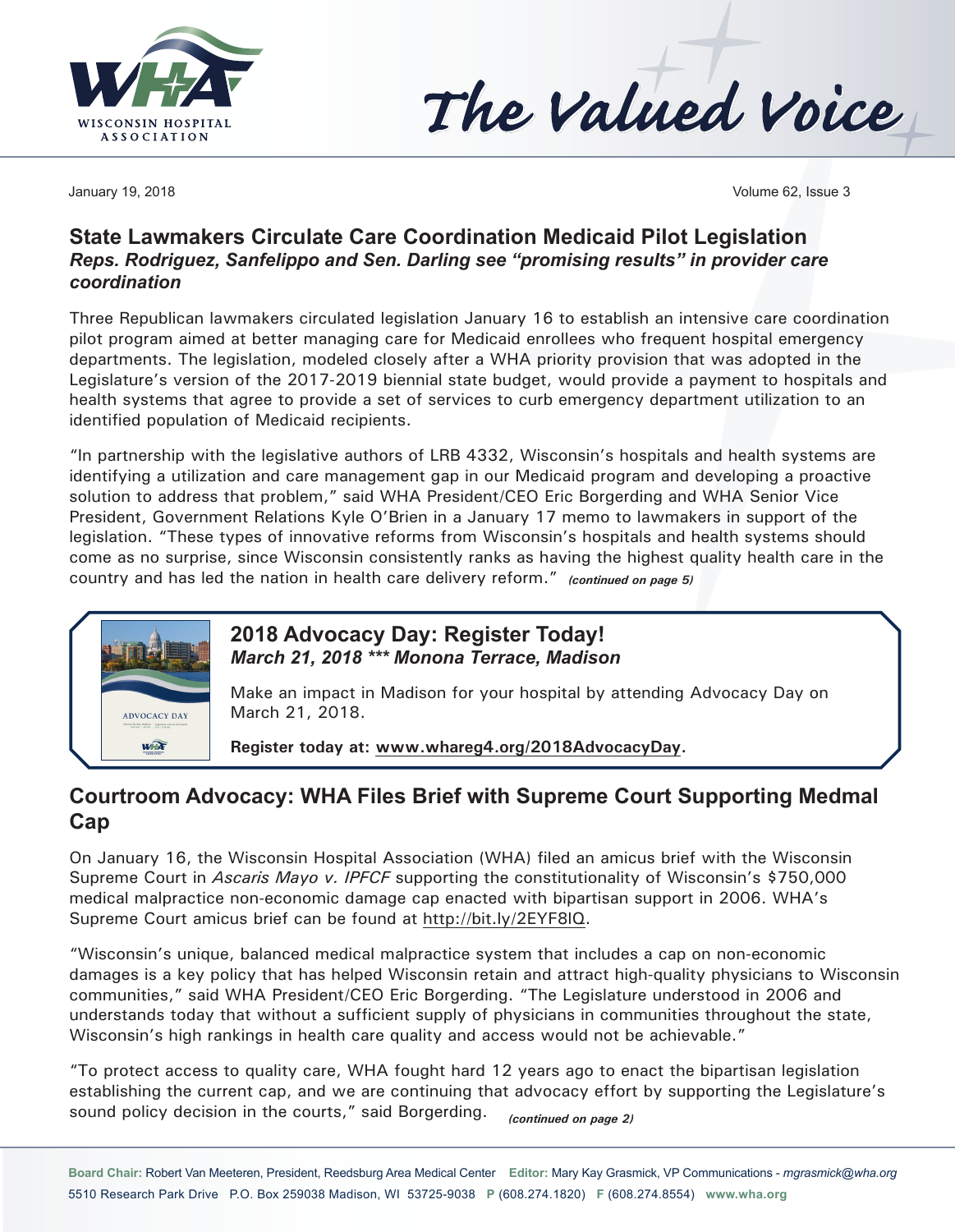### **Continued from page 1 . . . Courtroom Advocacy: WHA Files Brief with Supreme Court Supporting Medmal Cap**

This is WHA's second amicus brief in this case. In 2015, WHA and the Wisconsin Medical Society jointly submitted an amicus brief to the Court of Appeals in support of the cap (see at [http://bit.](http://bit.ly/2mVaeEc) [ly/2mVaeEc](http://bit.ly/2mVaeEc)). In July 2017, a three-judge panel of the Wisconsin Court of Appeals held that Wisconsin's \$750,000 cap on non-economic damages in medical malpractice cases is unconstitutional for all injured patients because the Legislature lacked a rational basis for enacting the non-economic damage cap. The defendant, the Wisconsin Injured Patients and Families Compensation Fund (IPFCF), then appealed that decision to the Supreme Court.

Timothy Feeley and Sara MacCarthy, attorneys with Hall, Render, Killian, Heath & Lyman P.C., who wrote WHA's Supreme Court brief, argued that contrary to the Court of Appeals' conclusion that the Legislature had no rational basis for creating the cap, the caps are not only rational but are enabling Wisconsin to achieve multiple goals.

"The Legislature's efforts have borne fruit," wrote Feeley and MacCarthy in WHA's brief. "Wisconsin leads the nation in health care quality. Furthermore, for more than a decade after *Ferdon*, Wisconsin's statutorily enacted comprehensive medical liability system has guaranteed injured patients full compensation for economic damages and allowed recovery for noneconomic damages up to \$750,000, something both unique from other states and to other plaintiffs in Wisconsin."

"The Legislature's actions have continued the viability of a medical liability system that helps protect all Wisconsin communities' needs for accessible health care. That accessibility to quality health care is not just a good unto its own, but it is also a key economic development asset for Wisconsin communities," stated WHA's brief. "To conclude that the Legislature's bases for implementing the cap bear no rational relationship to providing access to affordable, quality health care for all Wisconsin residents ignores the evidence and the rational basis test."

"Disregarding the Legislature's informed judgment about the way to reduce the disincentives for physicians to practice in Wisconsin jeopardizes the continued viability of Wisconsin's medical liability system….[and] impairs the ability of WHA members to recruit and retain health care professionals in the communities they serve," wrote Feeley and MacCarthy.

A decision in the case is expected sometime in 2018.

## **Governor Walker Calls for Special Session on Welfare Reform**

Gov. Scott Walker put forward an executive order January 18 calling on the state Legislature to come into special session for the purposes of passing legislation impacting various welfare programs in Wisconsin, including Medicaid.

Among the provisions, the Governor calls on the Legislature to pass a bill that would require the Department of Health Services (DHS) to limit Medicaid eligibility for certain individuals who are not complying with paternity or child support orders and a bill directing DHS to seek a waiver of federal law to allow the state to create savings account programs for individuals enrolled in the Medicaid program.

The Governor announced the proposals in Executive Order #271, drafts of the legislative language were released by the bill authors, including Assembly Speaker Robin Vos (R-Rochester) and Sen. Chris Kapenga (R-Delafield).

LRB 5216 would require adults who are not elderly and not disabled to cooperate in providing or obtaining support for their child in order to be eligible for the Medicaid program. Under the proposal, the child would remain eligible for Medicaid even if the adult is ineligible because he or she did not comply with those requirements. *(continued on page 3)*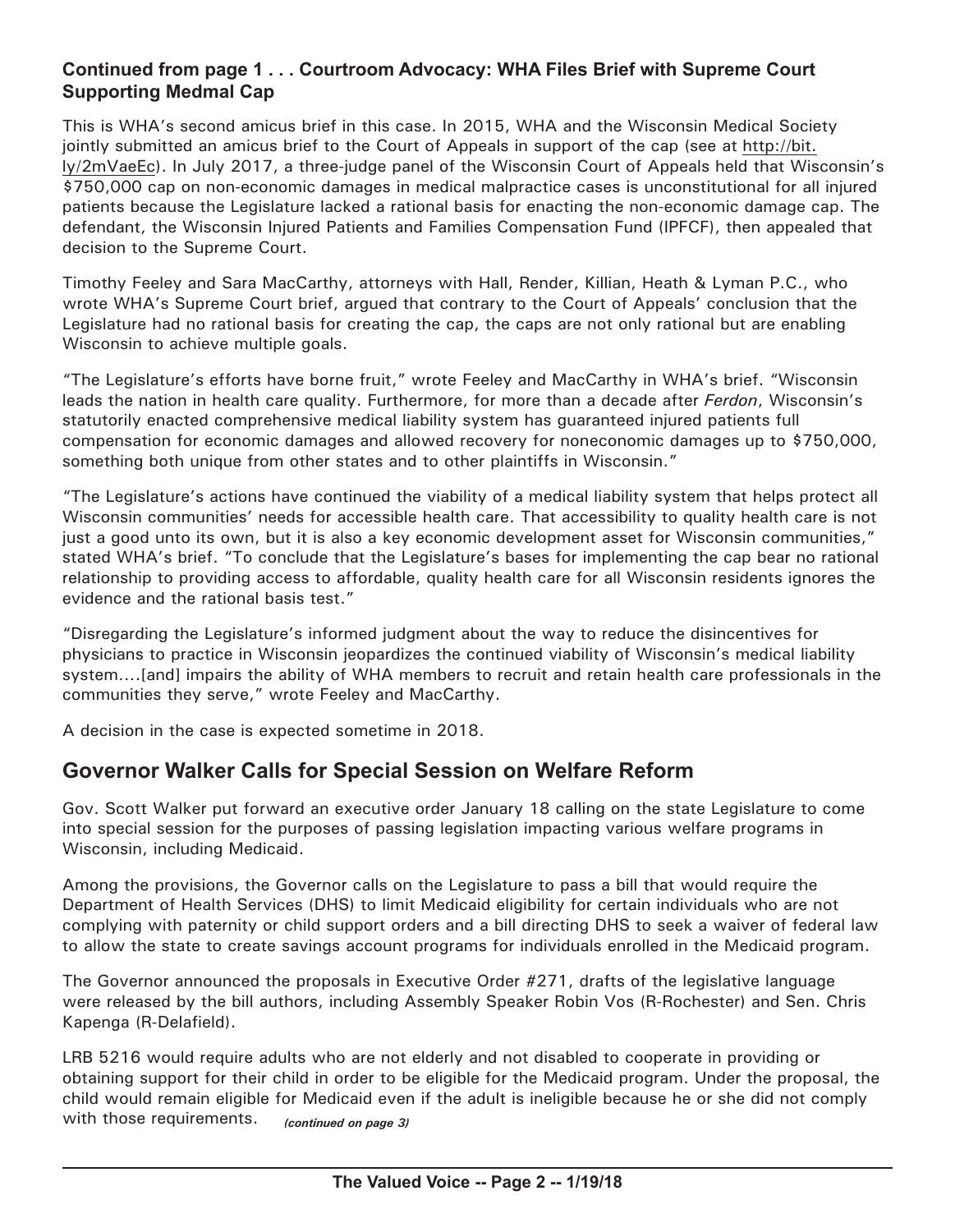## **Continued from page 2 . . . Governor Walker Calls for Special Session on Welfare Reform**

LRB 5246 would require DHS to seek a Medicaid waiver to establish and implement a health savings account program for Medicaid recipients. The proposal specifies that recipients of Medicaid who are elderly, blind, disabled, or a child would not be required to have a health savings account. No other details of the program are specified in the proposal, giving DHS significant flexibility on how the program would be structured. As described previously in *The Valued Voice* (See [www.wha.org/](http://www.wha.org/wha-newsletter-1-12-2018.aspx#s2) [wha-newsletter-1-12-2018.aspx](http://www.wha.org/wha-newsletter-1-12-2018.aspx#s2)#s2), DHS has submitted a waiver request seeking federal approval to implement new policies in the Medicaid program including premiums, copayments and work requirements. The request has not yet been approved by CMS.

# **Enhanced Nurse Licensure Compact is "Live"**

On January 19, 2018, Wisconsin and other compact states belonging to the enhanced Nurse Licensure Compact (eNLC) will begin issuing and recognizing eNLC multi-state nurse licenses. Colorado became the 28th state to join the enhanced compact this week, just under the wire before implementation. Wisconsin became the 27th state December 11, 2017 when Gov. Scott Walker enacted eNLC in Wisconsin as Act 135. (See *Valued Voice* article at [www.wha.org/wha-newsletter-12-15-2017.aspx#](http://www.wha.org/wha-newsletter-12-15-2017.aspx#s2)s2.)

Since 2000, Wisconsin has been a part of an interstate nurse licensure agreement that reduces regulatory burden on nurses looking to practice in Wisconsin and provides nurses with license portability to treat patients in other states.

"High-quality health care attracts high-quality professionals, and Wisconsin health care is ranked at or near the top by many national measures," according to Ann Zenk, WHA vice president, workforce and clinical practice. "Sustaining membership in a nurse licensure compact by joining the enhanced compact benefits high-quality health care by making it easier for patients to access care by Wisconsin nurses and removing regulatory barriers for nurses successfully recruited to work in Wisconsin's high-quality health care facilities."

WHA legal and government relations staff have prepared a summary on eNLC, available in the WHA members only portal. This summary will help WHA members better understand this newly implemented legislation. On January 16, WHA held a member forum webinar entitled "Enhanced Nurse Licensure Compact (eNLC): A Voluntary, Alternative & Expedited Process for Nurse Licensure." For a recorded copy of the webinar, or for questions about eNLC, contact Ann Zenk at *[azenk@wha.org](mailto:azenk@wha.org)* or 608-274-1820.

## **Physician Leadership Development Conference – Early Bird Discount Expires Jan. 31**

As new physician leaders are moving beyond their clinical training, they have the need to learn and employ a new approach to managerial decision making and problem solving. To assist with this transition, WHA will host its 13th annual "Physician Leadership Development Conference" Friday, March 9 and Saturday, March 10,



2018, at The American Club in Kohler. This highly regarded event offers high-quality education from nationally recognized American Association for Physician Leadership faculty with less travel expense and less time out of the hospital or clinic and away from patients, than the national offerings.

Hospital leaders are encouraged to identify several new hospital and clinic physician leaders who would benefit from this popular, proven, in-state option for physician leadership development training, and get those physicians registered by January 31 to take advantage of the early bird discount.

Conference information and online registration can be found at [www.cvent.com/d/ktql9](http://www.cvent.com/d/ktql9j)j. The conference brochure is also included in this week's packet.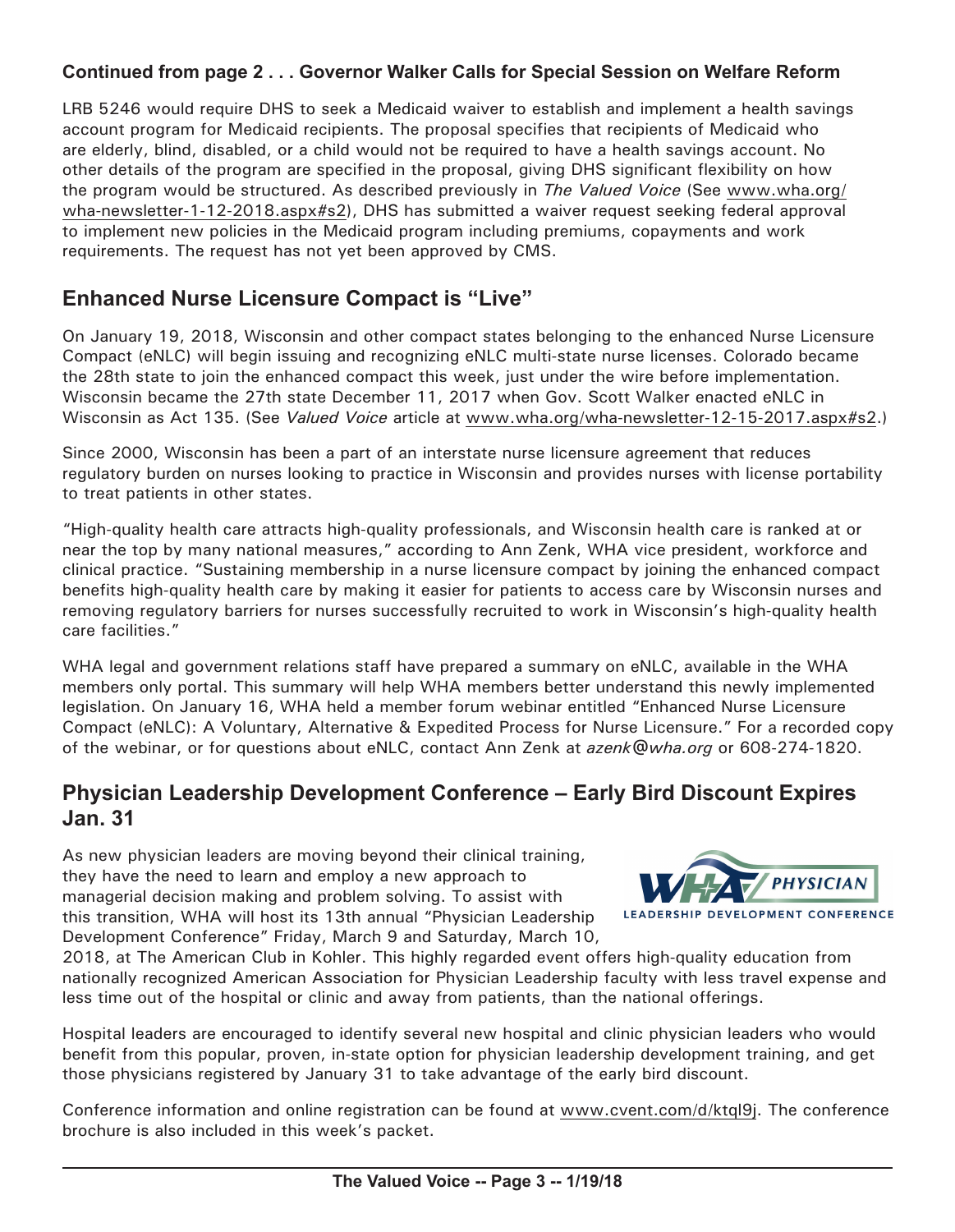# **WHA Quality Forum Focuses on Engaging Physicians for Quality Improvement**

On March 6, as part of the WHA Quality Forum, a series of day-long education events that address highpriority topics for hospital quality leaders, WHA is offering the session titled "Medical Staff Quality."

"Medical Staff Quality" is the second session in WHA's Quality Forum and will focus on key strategies for identifying, engaging and retaining physician champions for clinical quality improvement and performance management. Faculty includes Beth Dibbert, WHA chief quality officer; Bobby Redwood, MD, WHA physician improvement advisor; and Shelly Egstad, director of quality, risk and compliance for Tomah Memorial Hospital.

Throughout 2018, the WHA Quality Forum series will include topics such as survey readiness, meeting external reporting requirements and more. Presenters for each will share topic expertise and best practice applications.

Online registration and information on all WHA Quality Forum sessions can be found at [www.cvent.com](http://www.cvent.com/d/f5qhb9)/d/f5qhb9. Registration at each session will be limited, so those interested should register as soon as possible.

For registration questions, contact Kayla Chatterton at *[kchatterton@wha.org](mailto:kchatterton@wha.org)*. Contact Beth Dibbert at *[bdibbert@wha.org](mailto:bdibbert@wha.org)* for questions about the content of these sessions.

# **Member News: HSHS Appoints Bagnall to Lead HSHS Sacred Heart Hospital and Serve as Western WI Division President/CEO**

Andrew J. Bagnall, MHA, FACHE, has been appointed to serve as president and chief executive officer for HSHS Sacred Heart Hospital, Eau Claire and HSHS Western Wisconsin Division. Bagnall is currently president and CEO of HSHS St. Nicholas Hospital in Sheboygan. His new role starts February 5.

Since joining HSHS in 2010, Bagnall has helped transform the culture at St. Nicholas by leading initiatives that improved quality, safety, the patient experience and colleague and physician engagement. He also advanced the integration and alignment of Prevea Health and other physician groups. Bagnall also oversaw the financial turnaround of the hospital, the growth of patient services, and major capital projects including the renovation of the hospital's surgical platform and the ICU.



*Andrew Bagnall*

Prior to joining HSHS, Bagnall was CEO at Select Specialty Hospital in Davenport, Iowa and was vice president for Grinnell Regional Medical Center in Iowa. He earned a Master's Degree in health administration and Bachelor of Arts Degree from St. Ambrose University in Davenport, Iowa, and is a Fellow of the American College of Healthcare Executives. In 2011, he was named as one of *Modern Healthcare's* "Up and Comers."

Therese Pandl, president/CEO, HSHS Eastern Wisconsin, will serve as the interim president/CEO for HSHS St. Nicholas Hospital.